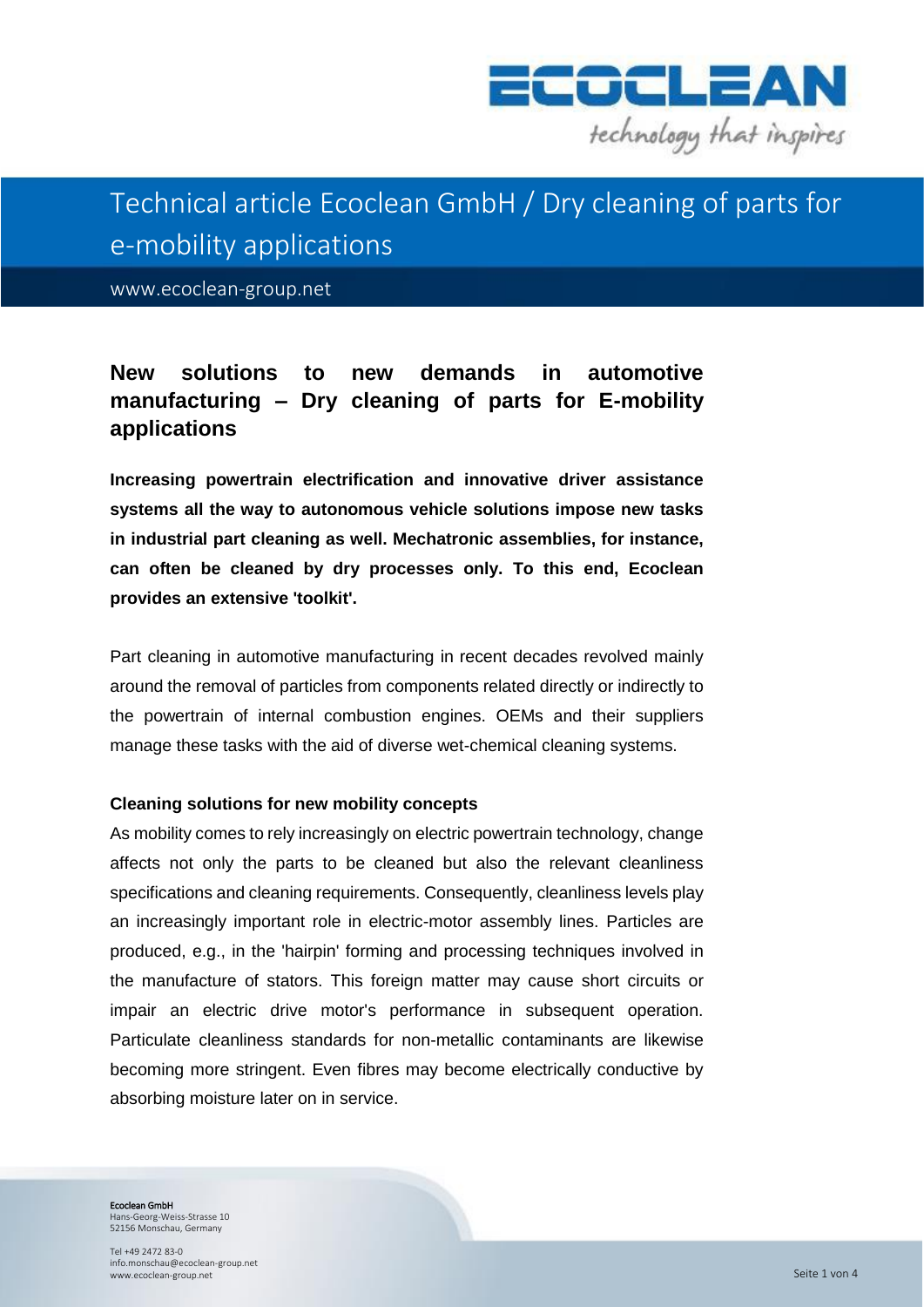

It follows that, for understandable reasons, wet-chemical cleaning processes are often no longer the method of choice. Moreover, current product and process developments call for cleaning solutions that are easy and inexpensive to integrate into production and assembly lines. In other words, they must be able to ensure effective automated parts cleaning within programmed cycle times to defined cleanliness specifications, and they must do so reliably and at minimum cost and effort. A dry cleaning system can fulfil all of these demands.

#### **Combining distinct processes as needed**

Based on the altered requirements in automotive manufacturing and the associated supplier industries, Ecoclean has developed a dry cleaning 'toolkit'. Supporting the implementation of technically and economically optimal machine designs for diverse requirements in accordance with customer specifications, the various tools such as compressed air, vibration,  $CO<sub>2</sub>$  snow blasting, atmospheric-pressure plasma and laser cleaning can be employed either individually or in combination with one another.

The starting point for elaborating a reliable cleaning concept is an understanding of the customer's overall production and assembly workflow. This is followed by process development and validation based on cleaning trials with original parts at the equipment manufacturer's Technology Centre. The aim is to provide a solution that is precisely tailored to given production conditions. To this end, input criteria include the part weight, the requisite flexibility in terms of motion sequence and part diversity, cycle time specifications and, last but not least, the available floorspace and automation systems.

Furthermore, customers are supported in performing the cleanliness analysis according to VDA 19. The special challenge with parts of this type lies, on the one hand, in conducting a non-destructive analysis based on a dry extraction technique. On the other hand, rinsing methods and test specifications must be developed for quality assurance purposes.

The removal of film-type contaminants is likewise shifting increasingly into the focus. With electronic components, this task is no longer performed by wet chemical technology either; instead, methods such as, e.g.,  $CO<sub>2</sub>$  blasting, laser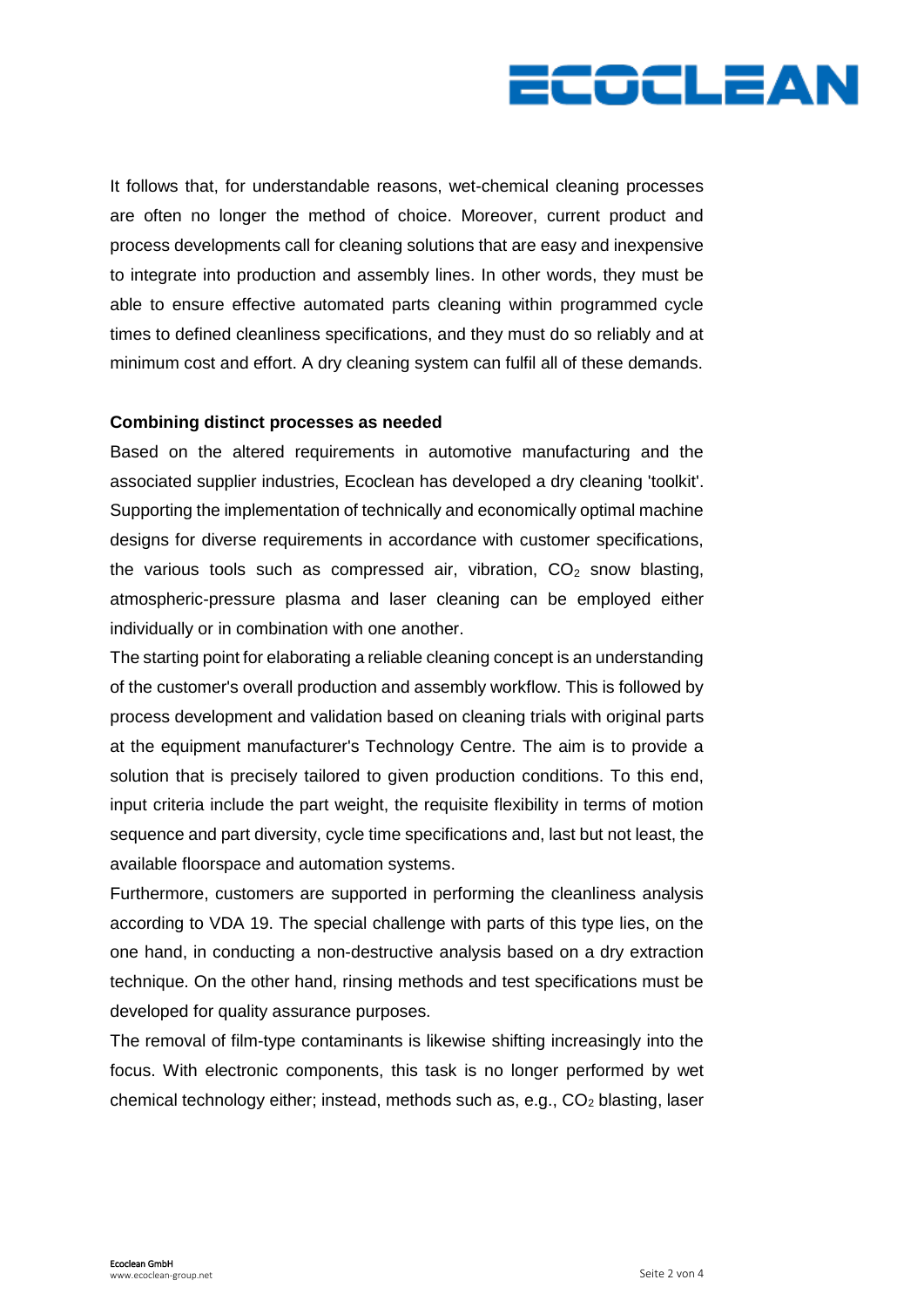

applications or atmospheric plasma cleaning are employed, whether individually or in combination.

## **Selective part cleaning – "washing without wetting"**

On many parts, high-quality cleaning of critical part areas is quite sufficient. Such areas include, e.g., the sealing surfaces of a transmission or battery housing to ensure the adhesive strength of a liquid gasket. The removal of particles produced in ultrasonic welding of power electronics components, among other operations, is likewise a classic job for a dry selective cleaning process, e.g., based on a combination of filtered compressed air and vacuum technology. For an optimum airflow management and hence, maximum cleaning effect, an interior flow simulation for the envisaged nozzles can be carried out ahead of the cleaning tests. Based on the results, an adapted nozzle body meeting different nozzle functions will be designed for additive manufacturing.

Another major aspect in designing the various tailor-made equipment solutions consists in avoiding recontamination of the cleaned parts by stray particles in the cleaning chamber.

From the above exemplary applications, it is evident that optimally adapted, effective and economically efficient solutions are available to address today's altered part cleaning needs resulting from new mobility concepts.

Contact: Ecoclean GmbH, Manfred Hermanns, Director Sales & Service, 52156 Monschau, Phone +49 2472 83-0, [www.ecoclean-group.net.](http://www.ecoclean-group.net/)

*The SBS Ecoclean Group develops, produces and markets forward-looking machinery, systems and services for industrial part cleaning and surface treatment applications. Its globally leading solutions help companies around the world in conducting efficient and sustainable manufacturing to high quality standards. The client base comes from the automotive industry and its suppliers in addition to a broad range of market sectors ranging from medical equipment,*